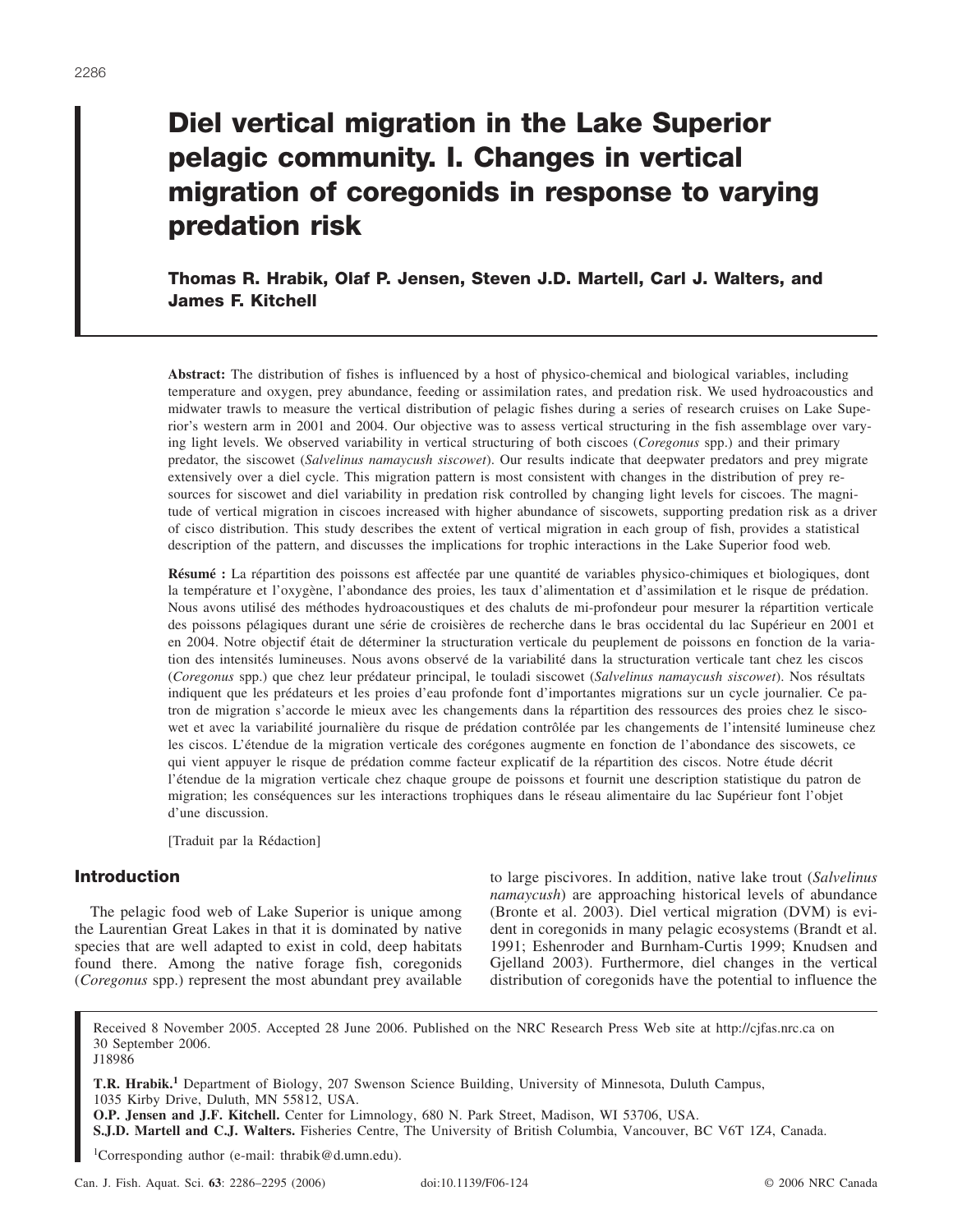extent to which prey are available to predators. Recent examinations of prey supply – predator demand discrepancies in Lake Superior suggest that predator demand is near the capacity of prey species to support them (Negus 1995; Mason et al. 2005). Increased migratory behavior by prey in response to higher predation risk and the resulting behavioral segregation may further decrease the availability of prey to predators.

The Lake Superior fish community has undergone substantial changes brought about by overfishing, habitat degradation, and the invasion of exotic species. Historically, the pelagic prey fish community in Lake Superior was dominated by a clade of coregonids (Dryer et al. 1965; Christie 1974). However, the community shifted from coregonids to one dominated by exotic rainbow smelt (*Osmerus mordax*) during the 1970s (Selgeby 1982; Bronte et al. 2003). Recently, however, native coregonids have increased in abundance and are the most abundant planktivore in many locations (Hansen 1994). This shift in prey species most likely resulted from increased predatory demand placed on prey species by recovering lake trout populations. Rainbow smelt, a primary prey item for the increasing lake trout, declined as a result of lake trout predation (Hansen 1994). The decline in adult rainbow smelt resulted in a reduction in the predation rate on age-0 coregonid larvae and reduced interaction intensity between rainbow smelt and coregonids (Hansen 1994; Cox and Kitchell 2004).

Although the vertical distribution of the pelagic coregonids in Lake Superior has been characterized using daytime bottom trawl surveys and bottom-set gill net surveys (Selgeby and Hoff 1996), there is no documentation of changes in the vertical distribution of ciscoes in Lake Superior over changes in light levels. Historically, trawl surveys most often were conducted during the day and did not account for day to night variability in the depth distribution of the various species. Currently, the three most abundant pelagic prey fish in the open water areas of Lake Superior are bloater (*Coregonus hoyi*), kiyi (*Coregonus kiyi*), and lake herring (i.e., cisco, *Coregonus artedi*). These ciscoes feed on opossum shrimp (*Mysis relicta*, hereafter referred to as *Mysis*), which exhibit a strong DVM (Beeton 1960; Bowers 1988). Characterization of the abundance and spatial distribution of cisco species based on surveys conducted during the daylight hours may show only a portion of their distribution and ecological niche if they exhibit DVM. Furthermore, there are reports of vertical migrations by bloater in Lake Michigan (Eshenroder and Burnham-Curtis 1999; TeWinkle and Fleischer 1999), although there may be physiological constraints on the magnitude of such migrations (Clemens and Stevens 2003). Eshenroder and Burnham-Curtis (1999) posit that DVM in deepwater ciscoes is an adaptation for feeding on *Mysis* and that ciscoes possess physiological adaptations allowing DVMs (also see TeWinkle and Fleischer 1999).

Native lake trout represent the dominant native predator in Lake Superior, with the deepwater subspecies the siscowet (*Salvelinus namaycush siscowet*) being several times more abundant than the shallow-water form (*Salvelinus namaycush namaycush*) (Bronte et al. 2003). Siscowet, which have flesh lipid content of up to 48% (Eschmeyer and Phillips 1965), are well adapted for extensive vertical movements in the Great Lakes and feeding on deepwater ciscoes (Eshenroder and Burnham-Curtis 1999). Siscowet are commonly caught in deep, bottom areas in depths >100 m (Thurston 1962; Selgeby and Hoff 1996), but have also been caught in surface waters at night, where they may feed on terrestrial insects and shallow-water organisms (Thurston 1962). Furthermore, Thurston (1962) indicated that siscowets do not experience problems with gas expansion in the swimbladder or bloating that is experienced by lean lake trout when pulled from depths >70 m. Combined, these reports suggest substantial variability in the vertical distribution of siscowets. The derived physiological adaptations that characterize this subspecies of lake trout (e.g., high lipid content and reduced swim bladders) suggest the possibility of extensive vertical migrations (Eshenroder and Burnham-Curtis 1999); however, DVM has not yet been documented for siscowets.

Analyses of stable isotope ratios of Lake Superior fishes indicate a linkage between siscowets and deepwater ciscoes. Siscowets are isotopically distinct from lean lake trout and feed to a large extent on deepwater ciscoes (Harvey and Kitchell 2000). Diet analyses support the contention that large siscowets rely on ciscoes much more so than do lean lake trout (Conner et al. 1993; Ray 2004). Isotopic signatures and diet studies suggest a pelagic food web with strong linkages among *Mysis*, deepwater ciscoes, and siscowets (Harvey and Kitchell 2000). Given that the open-water food web is largely dominated by native species that have adaptations that allow vertical migrations (Eshenroder and Burnham-Curtis 1999), the existence of vertical migration within the pelagic food web has the potential to influence predator–prey interactions. Documentation of the existence and extent of vertical movements and overlap between predator and prey populations are required before a full understanding of energy exchange is possible.

In this paper (part I of II), we examine the vertical distribution of fishes in the open-water area of Lake Superior's western arm during isothermal and thermally stratified periods and among years with varying abundance of predatory siscowets. We hypothesized that the distribution of ciscoes will be influenced by diel changes in light, where darkness represents a potential refuge from predation. In addition, we also hypothesized that the abundance of siscowet within the pelagia would also influence the extent to which cisco vertically migrate. We present and examine evidence of the vertical migration in ciscoes and siscowets based on in situ measurements with midwater trawl gear and scientific echosounders. In addition, vertical changes in the density of *Mysis*, which migrate to shallow-water areas at night, may result in shallow depth distribution of ciscoes at night. The results presented here are used in a companion analysis to explore whether predation avoidance or prey distributions or a combination therein drive the vertical distribution of predators and prey in the open-water area of Lake Superior (Jensen et al. 2006).

## **Materials and methods**

### **Planktivore distribution**

We conducted surveys in western Lake Superior on the research vessel *Blue Heron* on 17–21 May 2001, 21–23 Au-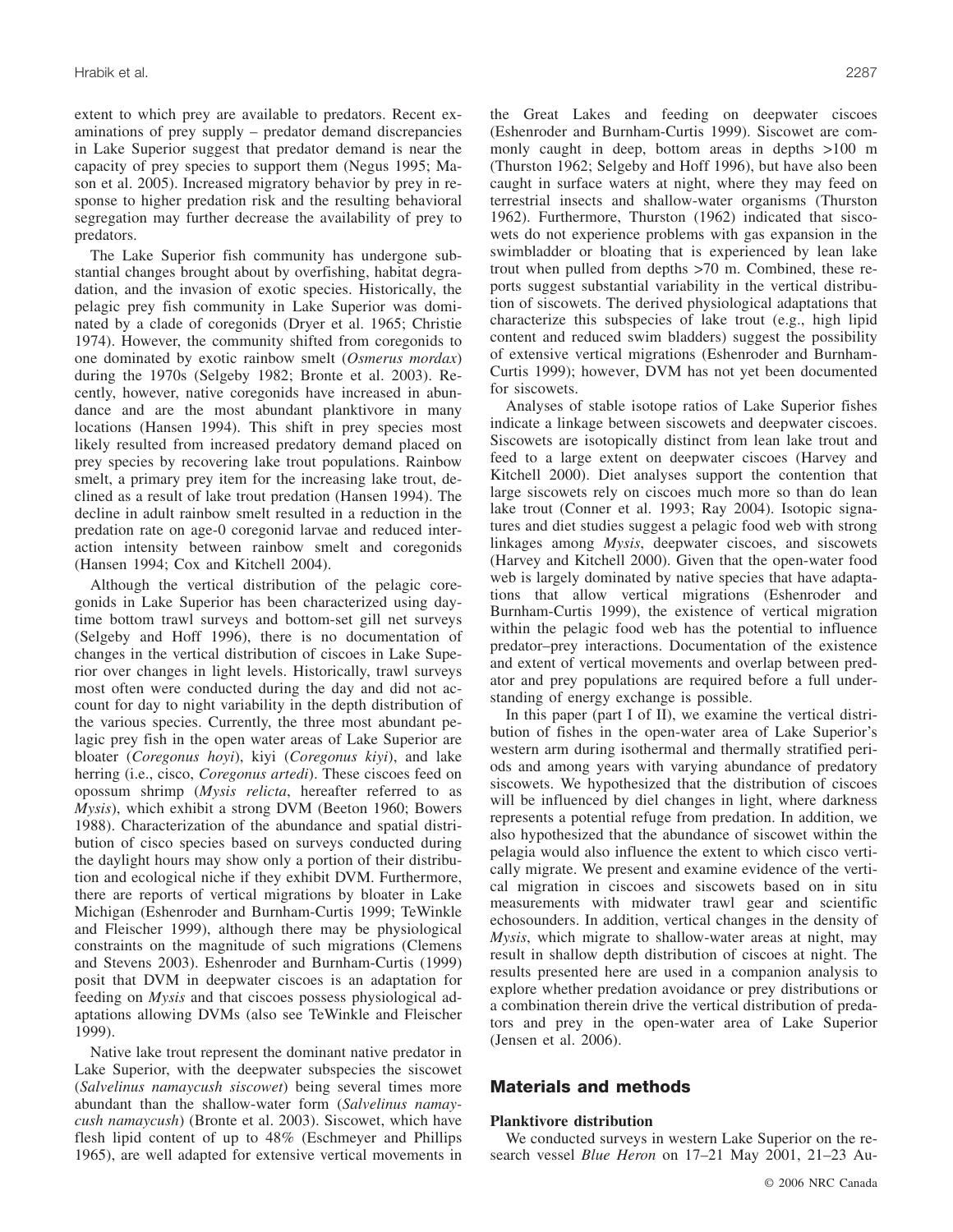

**Fig. 1.** Location of sonar transects and sampling locations in western Lake Superior in 2001 and 2004.

gust 2001, and 14–18 August 2004 (Fig. 1). During the sampling cruises, we estimated the depth distribution, size, and abundance of fish using a split-beam, 120 kHz Biosonics echosounder while performing transects spanning the western arm of Lake Superior during the day and at night on each outing. The software settings for the echosounder included a pulse duration of 0.4 ms and one pulse per second. Standard target calibration was performed shortly before each tow and after the sampling cruise, and target strength never varied significantly  $(\leq \pm 1 \text{ dB})$  from the known target strength of the calibration sphere. Analysis procedures included eliminating any bottom anomalies using postprocessing software (Ecoview, SonarData Inc. V. 3.0) and estimation of fish density at each depth strata using echo integration and mean target strength after correcting for system configuration. The transducer was mounted on the Biosonics Inc. Biofin towbody and towed alongside the research vessel at a depth of 1 m from the surface at speeds of 4– 5 knots (1 knot =  $1.853$  km·h<sup>-1</sup>) during day and night. In 2004, vertical distribution of fish during dawn, day, and dusk was estimated using stationary pinging, allowing target tracking and rates of movement of fish in the vertical plane to be estimated.

We used a threshold value of  $-65$  dB during echo postprocessing for data used in the echo-squared integration analyses (Thorne 1983). Single target analysis using split-beam data (Ehrenberg 1983) used a threshold of –55 dB. Integrated values were identified for 5 m vertical intervals and horizontal intervals of 20 min. These criteria provided numerous samples for identification of mean backscatter for each depth and time interval.

We used split-beam analysis to determine the target strengths of fish identified within the acoustic beam. Mean backscatter of single fish targets was calculated for each 5 m vertical and 20 min time interval for each transect to convert echo-squared integration into measures of fish density. Target strength values at depth were converted to estimates of fish length using relationships developed using echoes from the dorsal aspect (Love 1977).

We estimated the volumetric density of predators using single target analyses and estimates of the volume of the acoustic beam. We assumed single targets  $> -32$  dB in size represented predatory species; this target strength exceeded the maximum size of ciscoes captured in midwater trawls in the survey areas. We also assumed that a large proportion of predator targets would be single targets, that schooling behavior was uncommon in predatory species, and that prey fish aggregations would avoid a large predator. The number of predator targets was summed over 5 m vertical and 20 min time interval for each transect and divided by the beam volume sum to estimate predator density and depth distributions for a given time interval.

During day, dusk, and dawn periods in 2004, stationary pinging allowed single fish targets to be tracked in the vertical plane. The depth trajectory of prey fish  $(< -32$  dB) tracked for a minimum of three pings in each time period was recorded, and slope was estimated using a linear regression (SAS REG Procedure, SAS Institute Inc., Cary, North Carolina) of target depth vs. time for each target. The mean slopes (i.e., rates of ascent or descent) for each time period (day, dusk, and dawn) were compared using analysis of variance (ANOVA, SAS GLM procedure) to determine if the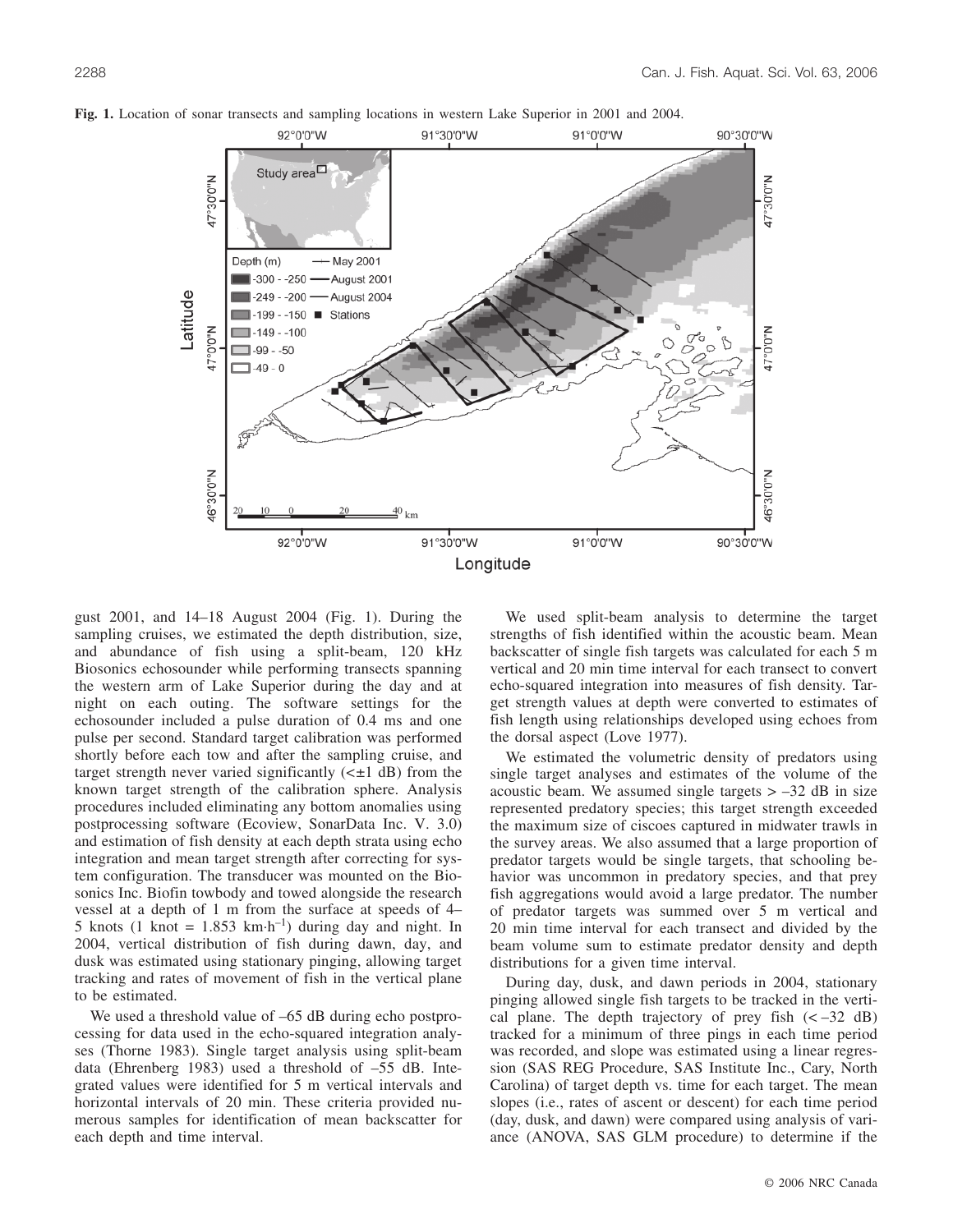**Fig. 2.** Numerical proportion of species caught in nighttime midwater trawls in areas with bottom depths >150 m. The trawls were targeted to the primary scattering layer observed with hydroacoustics and maintained at a constant depth for approximately 1 h. Head rope depth of the trawls ranged between approximately 20 and 40 m and averaged 30 m. Hatched bars indicate coregonid species.



mean slope was substantially different (positive or negative) from zero (or no slope).

#### **Biological and physical sampling**

In 2004, we used a Gourock 20 m  $\times$  20 m box-type midwater trawl with 5 mm mesh cod end liner to sample fish species composition at various depths. We fished the trawl at discrete depths and aimed to sample scattering layers of fish. We monitored the trawl positions using Imagenex trawl mensuration system that contained a trawl sonar that measured the size of the trawl opening, depth of the trawl, and a temperature at the head rope. All fish captured in each trawl were identified, enumerated, and measured for total length and mass. No trawl information was available for 2001. However, information collected in 1997 and 2003 indicated that approximately 80% of open-water fish captured in midwater trawl surveys were deepwater coregonids (Mason et al. 2005; T.R. Hrabik, unpublished data), a finding that was similar to that observed in 2004. We therefore assume the species identified in 2004 were also representative of fish sampled by hydroacoustics in 2001.

We performed temperature casts near the beginning, midpoint, and end points of each sampling transect using Sea Bird model 19-01 conductivity, temperature, and depth profiler in 2001. In 2004, temperature profiles were recorded using a temperature sensor located within the Imagenex trawl mensuration system. Temperature profiles were recorded during the descent and ascent of each trawl. The average of

**Fig. 3.** Numerical proportion of various sizes of fish (10 mm bins) caught in nighttime midwater trawls. Coregonids, solid area; rainbow smelt (*Osmerus mordax*), shaded area; siscowet (*Salvelinus namaycush siscowet*), hatched area.



each was used to estimate the temperature profile for transect segment during trawling (Fig. 1).

## **Statistical analysis of DVM trajectories**

In addition to estimating regional and lake-wide abundance of different species, the hydroacoustic survey data can be used to describe diel changes in their depth distribution. To estimate DVM trajectories for coregonids and lake trout, targets of the appropriate target strength  $\approx$  -32 dB for coregonids and  $> -32$  for lake trout) were summarized by 5 m by 20 min depth–time bins for all targets observed in water depths >150 m. Data from all days and stations were combined based on the assumption that DVM trajectories did not vary over the short time scale (3 days) and limited spatial extent of the survey. However, densities of both coregonids and lake trout did vary among stations. Therefore, we standardized densities by dividing the number of targets in each depth–time bin by the total number of targets for that time interval. We also calculated the depth of the 0.01 lx isolume for May and August surface light intensity data for Duluth, Minnesota (NSRDB 2004), and the Beer–Lambert equation (Hutchinson 1957). We use 0.01 lx because it is below the threshold at which the reaction distance of many fish (including lake trout (Vogel and Beauchamp 1999) and coregonids (Link and Edsall 1996)) reaches a minimum.

Weighted, penalized regression splines were fit to the data where depth was the response variable, time the predictor, and the standardized targets were the weights (mgcv v1.0–9 for R v1.9.1). Penalized regression splines allow the flexibility of the curve to be optimized by "rewarding" model fit and "penalizing" model degrees of freedom (Wood and Augustin 2002) rather than setting the model degrees of freedom a priori. To make use of the cyclic nature of DVM without specifying cyclic functions (e.g., sine or cosine transformations), the data were wrapped, such that the last 3 h of the 24 h period were duplicated and added to the be-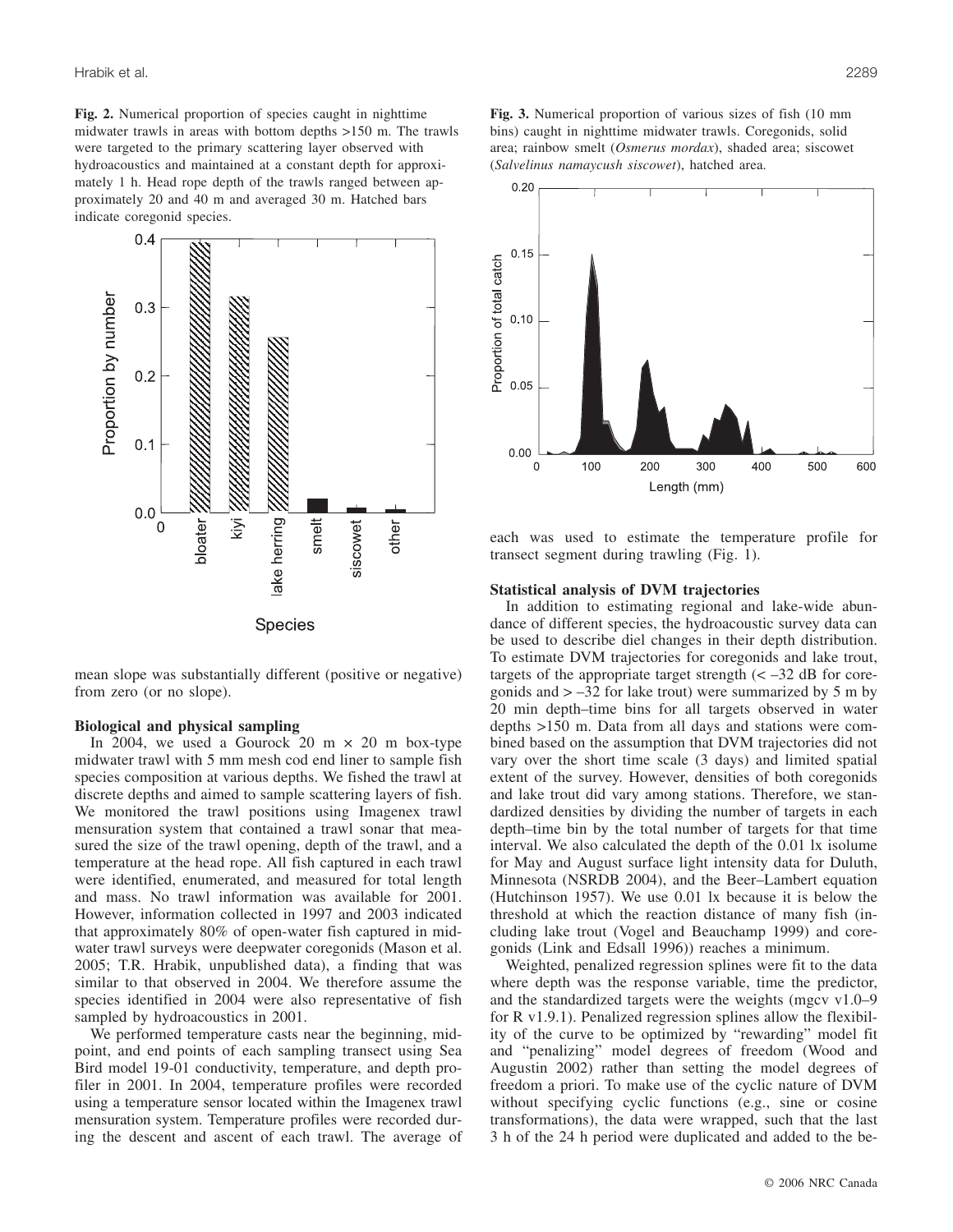**Fig. 4.** Box and whisker diagram showing the size of coregonids and siscowet (*Salvelinus namaycush siscowet*) in the open-water area of Lake Superior's western arm in 2004. Coregonids and siscowet represent approximately 97% of the total catch of fish in the open-water area.



ginning of the 24 h period. Similarly, the first 3 h were duplicated and added to the end such that the curves were fit to data spanning the time interval –180 to 1620 min.

Although the spline curves show diel changes in mean depth for each species, clearly not all individuals are aggregated at the mean depth. Probability density fields for each species were created by overlaying a normal distribution with time-specific mean and standard deviation on each time interval. The assumption of normality was confirmed through histograms of the weighted residuals. In some time intervals where the curve approached the surface or the bottom, the tail of the distribution extended beyond the depth range. When more than 0.1% of the distribution in any time interval extended beyond the depth range, this missing portion was added proportionally to the existing depth bins such that the total probability in any time interval sums to one, and there is equal probability above and below the mean.

# **Results**

## **Fish species composition and size**

The numerical composition of fish species in Lake Superior's western arm was dominated by coregonines (97%; 75% represented by bloater and kiyi, 22% by lake herring), followed by rainbow smelt  $(2\%)$ , siscowet  $(0.7\%)$ , and other fish species (0.3%) (Fig. 2). All fish were captured between 12 and 60 m in depth at night. Trawls were performed in the same depth ranges during the day but captured no fish. The size of fish captured in trawls varied according to species. Coregonids ranged in size from 65 to 415mm total length (Fig. 3). Rainbow smelt sizes ranged from 45 to 145 mm total length (Fig. 3). Siscowets were the largest species captured and ranged from 475 to 535 mm total length (Fig. 3). There was no overlap in size between the predatory siscowet **Fig. 5.** The mean difference between coregonid depths and bottom depth on three sampling dates. Predator density was substantially higher in May 2001 (*a*) than in August 2001 (*b*). Predator density in August 2004 (*c*) was substantially higher than in May 2001. Night, solid circles; day, open circles; dawn–dusk, shaded circles.



and prey fish species, which differed in median size by  $\sim$ 345 mm (Fig. 4).

## **DVMs of fish in western Lake Superior**

Data on ciscoes collected over varying light levels indicates that they perform a DVM in western Lake Superior. The difference between the mean depth of ciscoes estimated using hydroacoustics and bottom depth was greatest during night, intermediate at dawn–dusk, and much lower during the day (Fig. 5). The magnitude of difference between the mean depth of ciscoes and the bottom during the low light periods was greatest in areas where total depth exceeded 150 m and relatively small in areas shallower than 50 m (Fig. 5).

In August of 2004, single fish targets were tracked while stationary pinging and allowed directionality and rate of vertical movement during different periods of the daily cycle. The mean  $\pm$  standard deviation (SD) vertical slope of 308 individually tracked fish at dawn was  $-0.129 \pm 0.76$  m·s<sup>-1</sup>, which differed significantly from zero  $(F = -5.98, p = 0.003)$ (Fig. 6). At dusk, the mean  $\pm$  SD vertical slope of 163 single fish targets was  $0.011 \pm 0.068$  m·s<sup>-1</sup>, which differed significantly from zero  $(F = 4.0, p = 0.049)$  and from the dawn slope ( $F = 5.5$ ,  $p = 0.019$ ). The mean  $\pm$  SD slope estimated for 91 targets identified during the day  $(0.02 \pm 0.26 \text{ m} \cdot \text{s}^{-1})$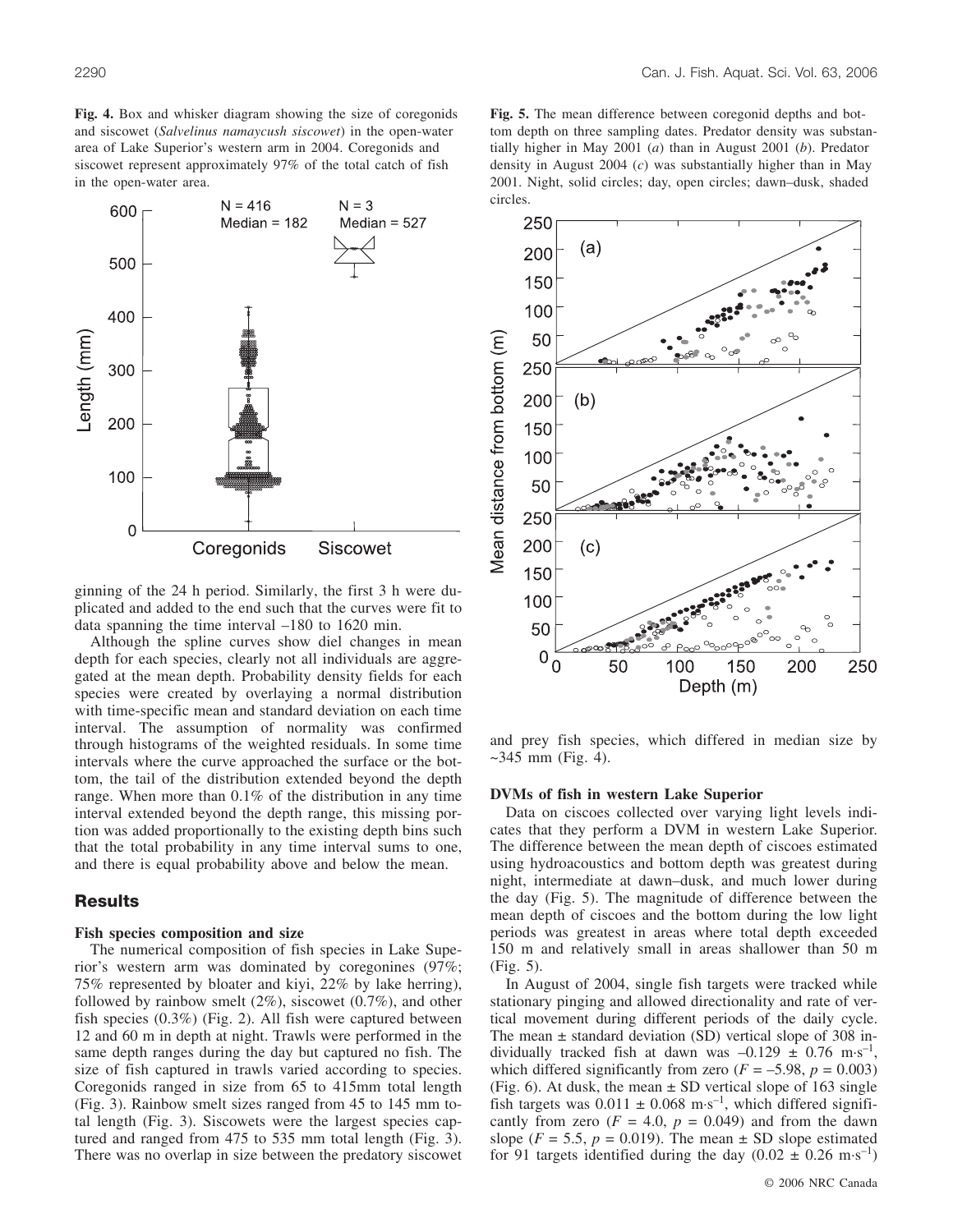**Fig. 6.** Tracks of 50 randomly selected single targets tracked over a minimum of three sequential pings. Data for each light period was collected while the vessel was stationary. (*a*) Dawn, (*b*), day, (*c*) dusk.



did not differ significantly from zero  $(F = 0.51, p = 0.46)$ (Fig. 6).

Analyses of vertical density estimates of both lake trout and ciscoes indicated synchronized vertical movements that corresponded to changing light conditions. In portions of the survey area >150 m in depth, the distribution of ciscoes and lake trout in May and August 2001 and in August 2004 was greatest during the day and most shallow at night (Fig. 7). Weighted, penalized regression spline fits of cisco density using time as a predictor explained 38% of variability in depth distributions in May 2001, 20.2% in August 2001, and 54.8% in 2004 (Table 1). A similar analysis of depth distribution of siscowet revealed model fits that explained 78.9% of the variability in depth distribution in May 2001, 25.2% in August 2001, and 22.7% in August 2004 (Table 1). In May and August 2001, however, the magnitude of vertical movement in ciscoes was much lower than that observed in August 2004. Results from the spline fits were consistent with the findings from analyses of tracked single targets. In 2004, the ascent at dusk occurred much more slowly than the descent at dawn (Fig. 7). The vertical movements of siscowet in August 2001 were lower in magnitude and much less predictable. In addition, the pattern of movement did not appear to be influenced by thermal stratification, and the fish appeared to remain below the thermocline when one was present. While the predatory lake trout also showed vertical movements, the magnitude of their movement appeared similar to that exhibited by ciscoes in May 2001 and August 2004 (Fig. 7). In 2004, however, the vertical movement was more pronounced in magnitude for both siscowet and ciscoes than that observed in 2001.

Temperature measurements taken in areas >150 m in depth show isothermal conditions in May 2001 and stratified conditions in August 2001 and 2004 (Fig. 8). Temperature in May 2001 was approximately 2.7  $\degree$ C throughout the water column. In August 2001, the surface temperature averaged  $\sim$ 17.4 °C, with the average hypolimnion height of  $\sim$ 9 m. The surface temperature in August 2004 was  $\sim$ 12.4 °C, with an average hypolimnion height of  $\sim$ 9 m (Fig. 8). In areas >150 m, secchi depth readings during each sampling period averaged ~10 m and ranged from 7 to 13 m.

#### **Variability in fish density**

The extent of vertical migration by ciscoes was associated with changes in the density of large predators in deep areas of western Lake Superior. The density of predators and prey varied both among seasons in 2001 and between 2001 and 2004. The density of cisco was highest at  $33\,411$  individuals $\text{km}^{-2}$  $(\pm$ standard error  $(SE) = 375.43$ ) in May 2001, followed by 26 993·km–2 (±1870.31) in August 2001, and lowest at 10  $186 \text{ km}^{-2}$  ( $\pm 1063.53$ ) in August 2004 (Fig. 9). The density of predators, however, showed a different pattern among dates. The density of predatory siscowet in open-water areas was highest in August of 2004 at approximately 62.66 $\cdot$ km<sup>-2</sup>  $(\pm 3.01)$ , followed by 33.14 $\cdot$ km<sup>-2</sup> ( $\pm 3.10$ ) in May of 2001 and 9.18 $\cdot$ km<sup>-2</sup> ( $\pm$ 0.49) in August of 2001. The density of preda-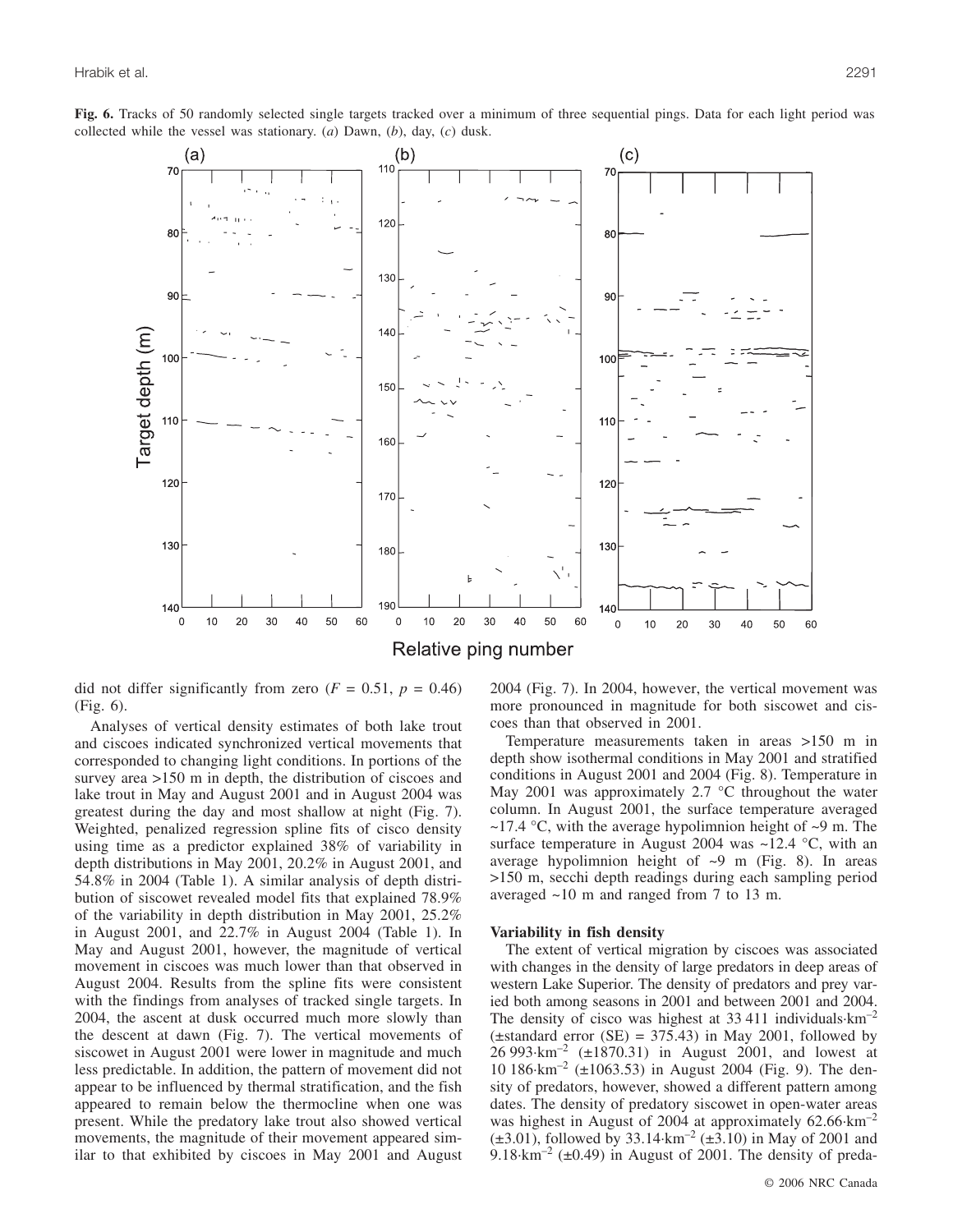**Fig. 7.** Coregonid (*Coregonus* spp.; *a*, *c*, and *e*) and lake trout (*Salvelinus namaycush*; *b*, *d*, and *f*) densities at depth from May 2001 (*a* and *b*), August 2001 (*c* and *d*), and August 2004 (*e* and *f*) shown in proportions of total density for each time bin. Coregonid target weights are as follows: large dots, high  $(>0.33)$ ; medium dots, medium  $(0.1-0.33)$ ; small dots, low  $(<0.1)$ . Lake trout target weights are as follows: large dots, high (>0.66); medium dots, medium (0.33–0.66); small dots, low (<0.33). Weighted, penalized regression splines (solid line) and the 0.01 lx isolume (broken line) are also shown.



**Table 1.** Weighted, penalized regression spline fits predicting coregonids (*Coregonus* spp.) and siscowet (*Salvelinus namaycush siscowet*) depth based on time of day.

|                 | Coregonids |     |           |         | Siscowet |     |           |         |
|-----------------|------------|-----|-----------|---------|----------|-----|-----------|---------|
|                 |            |     | Dev. exp. |         |          |     | Dev. exp. |         |
| Sampling period | N          | df  | $(\%)$    |         | Ν        | df  | (%)       |         |
| May 2001        | 995        | 8.7 | 38.9      | < 0.001 | 28       | 7.9 | 78.9      | < 0.001 |
| August 2001     | 1788       | 8.7 | 20.2      | < 0.001 | 21       | 4.0 | 25.2      | < 0.001 |
| August 2004     | 1180       | 8.8 | 54.8      | < 0.001 | 71       | 7.8 | 77.5      | < 0.001 |

**Note:** Model degrees of freedom (df) were chosen by generalized cross-validation (Wood and Augustin 2002) using mgcv v1.0–9 for R v1.9.1. *N*, the number of 5 m by 20 min intervals for which observations were available; Dev. exp., the percent of deviance explained.

tors corresponded to the magnitude of migration by ciscoes, such that the deepest migration and the fewest coregonids present above the depth of light penetration during the day occurred when predator density was highest (Fig. 7).

## **Discussion**

The DVM pattern exhibited by ciscoes and siscowet in Lake Superior suggests a strong behavioral response to changing light levels that is consistent with predation avoidance and the distribution of their preferred prey, respectively. Our findings are consistent with other reports of DVM shown for bloaters in Lake Michigan (e.g., Brandt et al. 1991; Eshenroder and Burnham-Curtis 1999; TeWinkle and Fleischer 1999). Such movement patterns are often associated with thermoregulation and bioenergetic optimization, foraging maximization, or predation avoidance (Eggers 1978; Bevelhimer and Adams 1993; Scheuerell and Schindler 2003). The rates of vertical movement in ciscoes differ between dawn and dusk, suggesting that ciscoes may control their rate of ascent to compensate for decreasing hydrostatic pressure and positive buoyancy as they rise. Furthermore, the presence of a strong migration pattern has ramifications for interaction intensity between predators and prey and ongoing analyses of demand and supply in the Lake Superior food web.

Lake Superior is unique in that its food web is dominated by native fish species that are well adapted to the unique set of environmental conditions that include exceedingly cold temperatures and great depth. Lake Superior differs from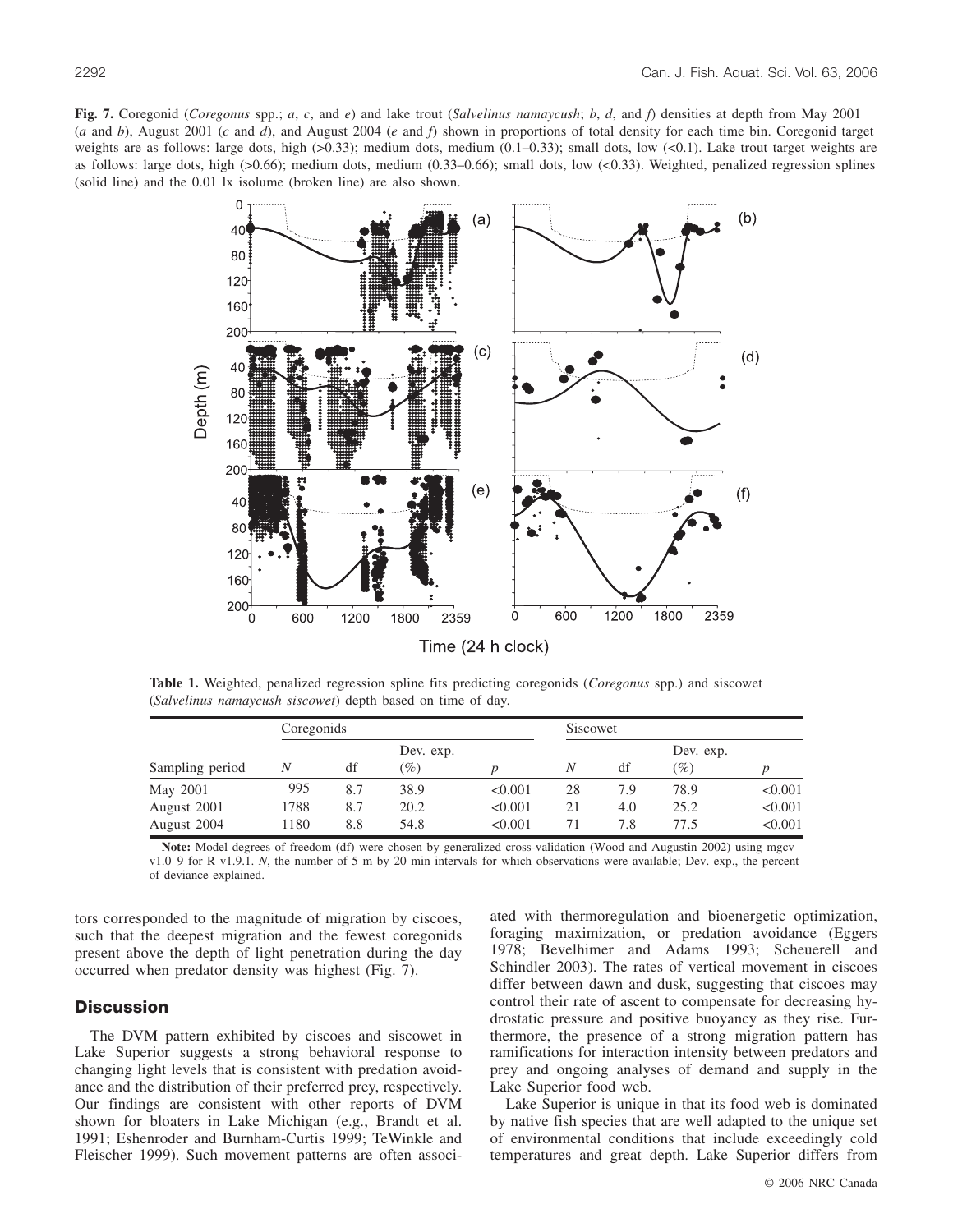

**Fig. 9.** The density of (*a*) coregonids and (*b*) predatory species estimated from hydroacoustic sampling in waters >150 m in total depth in Lake Superior's western arm on each sampling interval. Error bars indicate the standard error about the mean estimated using 1 km segments of transects as samples.



other Great Lakes in that the thermocline in open-water areas is often relatively shallow even in late summer. In addition, many of the open-water fish species remain below 30 m in depth even at night when at the shallowest point in their migration. This observation coupled with the consistent vertical migration in the isothermal period in May 2001 suggests that thermoregulation is not a major variable in the process.

The migration patterns of ciscoes observed in this study are consistent with those observed in other Great Lakes. Stationary acoustic tracking of single target data documented many individual fish rising during dusk and diving during the dawn periods. We detected no fish in shallow waters during daytime sampling. However, we often observed a large number of acoustic targets in water >150 m during the day. During dusk, repeated pings on single fish targets while stationary revealed rates of ascent that were lower than rates of descent, suggesting possible compensation for positive buoyancy while in the process of migration. These findings are consistent with reports of DVM in Great Lakes ciscoes by others (Brandt et al. 1991; Eshenroder and Burnham-Curtis 1999; TeWinkle and Fleischer 1999) and indicate that ciscoes are able to perform large vertical movements that may exceed 150 m in magnitude over the span of a few hours. The slower rate of ascent than descent at dusk may offer insight into how coregonids compensate for large decreases in hydrostatic pressure as they move vertically and contribute to the buoyancy compensation debate (Eshenroder and Burnham-Curtis 1999; Clemens and Stevens 2003).

The observed vertical movement by siscowets supports the contention that high fat content is associated with their ability to move readily over large depth ranges (Eshenroder and Burnham-Curtis 1999). In 2004, a year with the highest observed predator densities, the vertical movement by siscowets exceeded 150 m and was similar to that exhibited by ciscoes. The increase in the magnitude of migration in this year corresponds to the highest predator densities and lowest prey density and suggests that foraging opportunity may underlie the process. This finding supports previous reports of siscowet moving to upper portions of the water column at night (e.g., Thurston 1962) and that this species is well adapted to extensive and rapid vertical movements while foraging.

The depth distribution records for bloater and kiyi suggest that these species live in deep areas  $(>100 \text{ m})$  and rarely foray into shallow areas (Becker 1983; Selgeby and Hoff 1996). Our findings suggest that historical depth characterization based on information collected using daytime bottom trawls or gill nets set on the bottom may not reflect the true distributions of either bloater or kiyi in Lake Superior over a 24 h cycle. We routinely caught kiyi and bloater in midwater trawls deployed at depths near 30 m at night and very few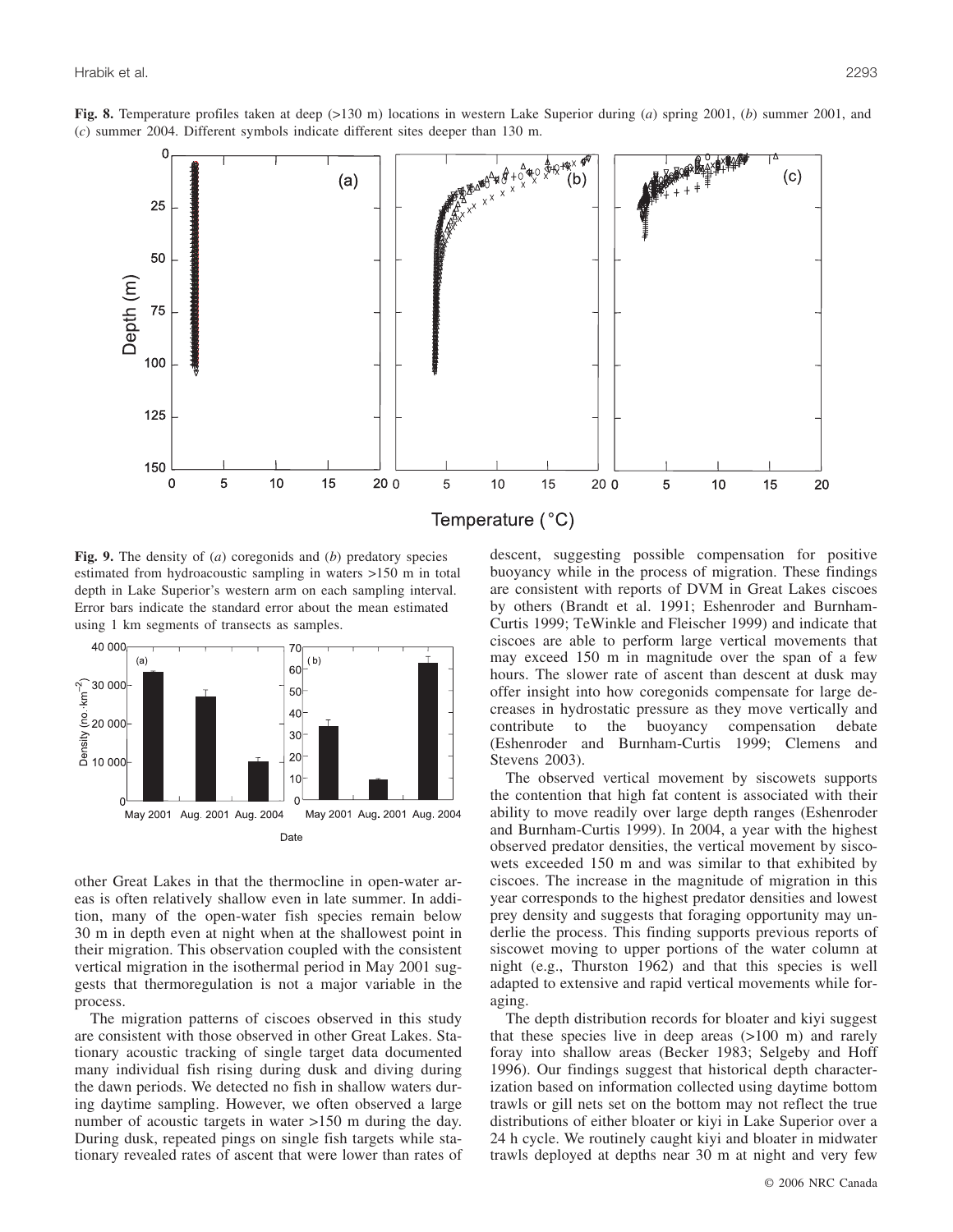fish below 50 m. These findings indicate these species may follow *Mysis* from deep areas and feed on abundant prey near 30 m during low light periods.

The existence of DVM patterns in the dominant prey fish species has implications for assumptions of prey availability for increasing siscowet and lean lake trout populations in Lake Superior. Predatory lake trout are now approaching historical abundance in Lake Superior (Hansen et al. 1995; Anonymous 1996). The rate of increase in abundance of siscowet is much higher relative to the lean lake trout (Kitchell et al. 2000; Bronte et al. 2003). Given an assumption of maximum prey size of ~50% of siscowet body length, ~78% of the coregonids collected would be vulnerable to predation by siscowets in our trawl samples. In 2004, the year in which the strongest migration pattern by both cisco and siscowet occurred, it was apparent that each moved extensively over a 24 h cycle. Our findings suggest that the magnitude of the migration pattern may be influenced by predator abundance and that the extreme depth range of the migration may be linked to higher densities of siscowet in the deep areas of western Lake Superior. However, given that a primary food item of ciscoes, the *Mysis*, undergoes a similar vertical migration pattern, testing of these hypotheses using a mathematical modeling approach is required to eliminate food supply as a likely mechanism (Jensen et al. 2006).

In summary, our findings document the existence of strong migratory behavior that has the potential to influence energy transfer between the planktivore and piscivore trophic levels and further complicate supply–demand analyses. Siscowets are capable of extensive vertical migrations. Given that the shallow-water lean lake trout is not, siscowet may indirectly influence prey resource availability for lean lake trout by inducing large migration patterns in the prey and possibly reducing prey density. As prey become more difficult to capture in the open water, siscowet may switch to alternative prey and place further competitive pressure on the shallow-water form (Harvey et al. 2003). Recent findings indicate that siscowets may foray into shallow water to feed on prey used by lean lake trout and that the dietary overlap between the two forms now exceeds 90% during the spring and early summer period (Ray 2004). These findings highlight the need to understand the mechanisms underlying the vertical migration patterns within the Lake Superior community and the consequences of this behavior for energy transfer through the food web to top predators exploited by fisheries.

#### **Acknowledgements**

We thank the crew of the R/V *Blue Heron* and the Large Lakes Observatory for their service during sampling cruises. We thank Don Schreiner and Steve Schram for providing support for portions of the field surveys. Funding for this research was provided by the Minnesota Department of Natural Resources, the Wisconsin Department of Natural Resources, the Minnesota Sea Grant College program, the Wisconsin Sea Grant, and the University of Minnesota, Duluth Campus.

#### **References**

- Anonymous. 1996. Lake Superior lake trout restoration proclaimed a victory. Fisheries (Bethesda), **21**: 47–48.
- Becker, G.C. 1983. Fishes of Wisconsin. The University of Wisconsin Press, Madison, Wis.
- Beeton, A.M. 1960. The vertical migration of *Mysis relicta* in Lakes Huron and Michigan. J. Fish. Res. Board Can. **17**: 517–539.
- Bevelhimer, M.S., and Adams, S.M. 1993. A bioenergetics analysis of diel vertical migration by kokanee salmon, *Oncorhynchus nerka*. Can. J. Fish. Aquat. Sci. **50**: 2336–2349.
- Bowers, J.A. 1988. Diel vertical migration of the opossum shrimp *Mysis relicta* in Lake Superior — observations and sampling from the Johnson-Sea-Link II Submersible. Bull. Mar. Sci. **43**: 730–738.
- Brandt, S.B., Mason, D.M., Patrick, E.V., Argyle, R.L., Wells, L., Unger, P.A., and Stewart, D.J. 1991. Acoustic measures of abundance and size of pelagic planktivores in Lake Michigan. Can. J. Fish. Aquat. Sci. **48**: 894–908.
- Bronte, C.R., Ebener, M.P., Schreiner, D.R., Devault, D.S., Petzold, M.M., Jensen, D.A., Richards, C., and Lozano, S.J. 2003. Fish community change in Lake Superior, 1970–2000. Can. J. Fish. Aquat. Sci. **60**: 1552–1574.
- Christie, W.J. 1974. Changes in the fish species composition of the Great Lakes. J. Fish. Res. Board Can. **31**: 827–854.
- Clemens, B.J., and Stevens, E.D. 2003. Buoyancy range, gas bladder volume, and lipid content of adult bloater, *Coregonus hoyi* Gill, in the Laurentian Great Lakes. Environ. Biol. Fishes, **68**: 175–182.
- Conner, D.J., Bronte, C.R., Selgeby, J.H., and Collins, H.L. 1993. Food of salmonine predators in Lake Superior, 1984–1987. Great Lakes Fish. Comm. Tech. Rep. 59.
- Cox, S.P., and Kitchell, J.F. 2004. Lake Superior ecosystem, 1929–1998: simulating alternative hypotheses for recruitment failure of lake herring (*Coregonus artedi*). Bull. Mar. Sci. **74**: 671–683.
- Dryer, W.R., Erkkila, L.F., and Tetzloff, C.L. 1965. Food of the lake trout in Lake Superior. Trans. Am. Fish. Soc. **94**: 169–176.
- Eggers, D.M. 1978. Limnetic feeding-behavior of juvenile sockeye salmon in Lake Washington and predator avoidance. Limnol. Oceanogr. **23**: 1114–1125.
- Eschmeyer, P.H., and Phillips, A.M. 1965. Fat content of the flesh of siscowets and lake trout from Lake Superior. Trans. Am. Fish. Soc. **94**: 62–74.
- Eshenroder, R.L., and Burnham-Curtis, M.K. 1999. Species succession and sustainability of the Great Lakes fish community. *In* Great Lakes fisheries policy and management. *Edited by* W.W. Taylor and C.P. Ferreri. Michigan State University Press, East Lansing, Mich. pp. 145–184.
- Ehrenberg, J.E. 1983. A review of in situ target strength estimation techniques. FAO Fish. Rep. 300: 85–90.
- Hansen, M.J. (*Editor*). 1994. The state of Lake Superior in 1992. Great Lakes Fish. Comm. Spec. Publ. 94-1.
- Hansen, M.J., Peck, J.W., Schorfhaar, R.G., Selgeby, J.H., Schreiner, D.R., Schram, S.T., Swanson, B.L., MacCallum, W.R., Burnham-Curtis, M.K., Curtis, G.L., Heinrich, J.W., and Young, R.J. 1995. Lake trout (*Salvelinus namaycush*) populations in Lake Superior and their restoration in 1959–1993. J. Gt. Lakes Res. **21**(Suppl. 1): 152–175.
- Harvey, C.J., and Kitchell, J.F. 2000. A stable isotope study of the structure and spatial heterogeneity of the Lake Superior food web. Can. J. Fish. Aquat. Sci. **57**: 1395–1407.